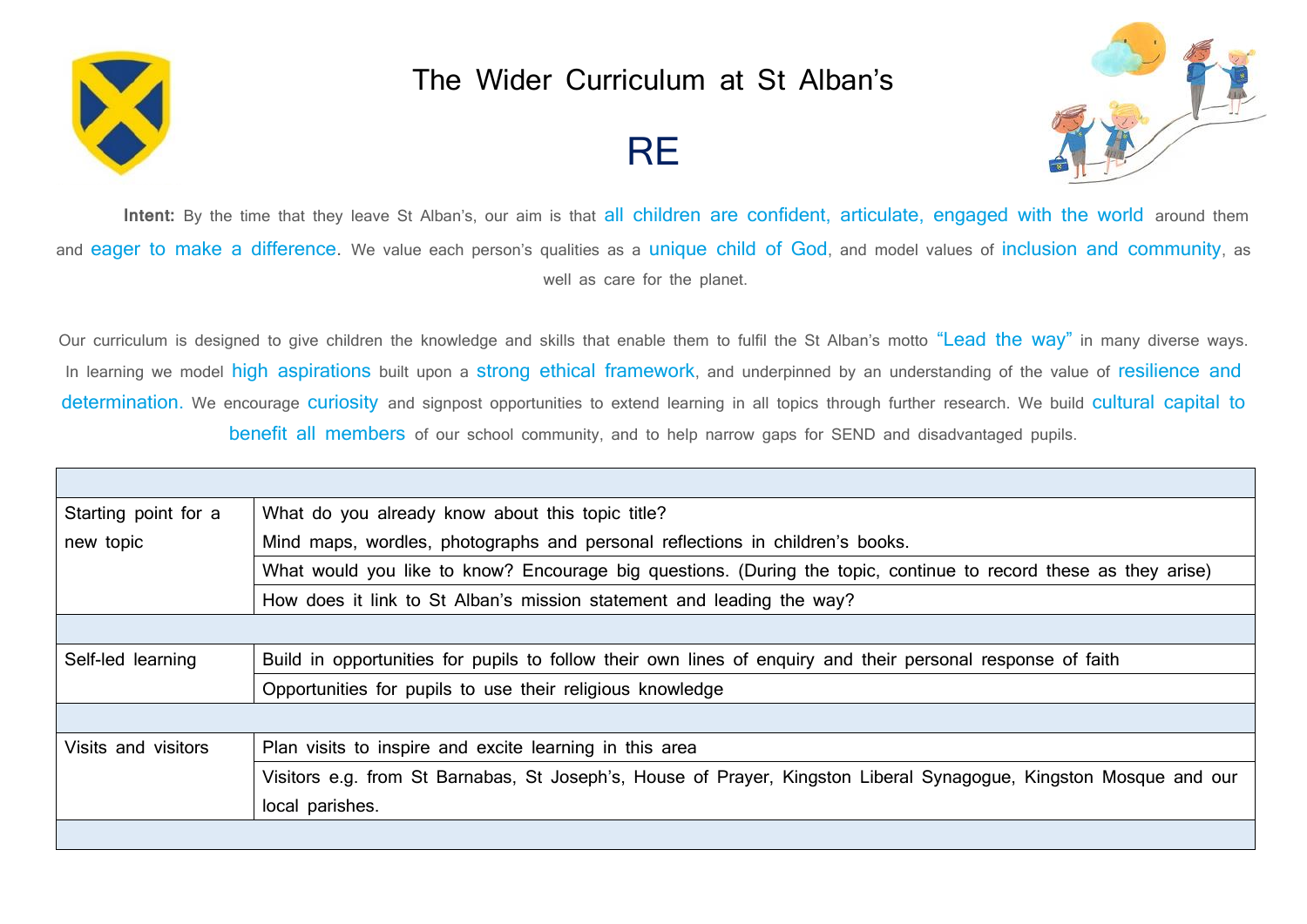| Local area           | St Barnabas Parish, St Joseph's, House of Prayer, Kingston Liberal Synagogue, Kingston Mosque and other local          |
|----------------------|------------------------------------------------------------------------------------------------------------------------|
|                      | faith communities                                                                                                      |
|                      |                                                                                                                        |
| Links to             | <b>British values</b>                                                                                                  |
| understanding of     | Exploring other faiths and how their values are similar/different.                                                     |
| wider society        | Building understanding of significant liturgical and religious festivals.                                              |
|                      | What's in the news                                                                                                     |
|                      |                                                                                                                        |
| Discussion and       | Debate issues.                                                                                                         |
| debates              | Taking the long view - compare themes with current issues.                                                             |
|                      | Exploring and challenging own and others' opinions (explaining own and responding to other's)                          |
|                      | How is this issue significant in society? Why is it important to discuss and evaluate these ideas?                     |
|                      | Is there always an answer to Big Questions?                                                                            |
|                      |                                                                                                                        |
| Links to other areas | English - demonstrate skills through longer writing (reports, newspaper articles, stories, poetry)                     |
| of the wider         | Use of 1 <sup>st</sup> /3 <sup>rd</sup> person, active/passive voice (diary, recounts, formal and informal letters)    |
| curriculum           | Drama workshops - develop speaking and listening skills                                                                |
|                      | History - e.g. Religious figures and practices that have influenced and affected our culture                           |
|                      | Geography - e.g. the location of different significant religious places.                                               |
|                      | Art e.g. Expressing religious belief through symbolism and imagery. E.g. the stations of the cross                     |
|                      | Music e.g Worship hymns - reflecting upon the lyrics. What do these mean?                                              |
|                      | DT e.g. explore and make artefacts, make/eat food related to the topic i.e. Judaism - the Passover meal                |
|                      | Science - e.g. evolution and inheritance, animals including humans, creation. Opportunities to explore the concepts of |
|                      | Science and faith together.                                                                                            |
|                      | Computing - e.g. researching religious concepts and ideas. Presenting information                                      |
|                      | PSHE - e.g. explore the values in religious texts. Why are these values important to society?                          |
|                      | Build empathy - write, act, debate in role                                                                             |